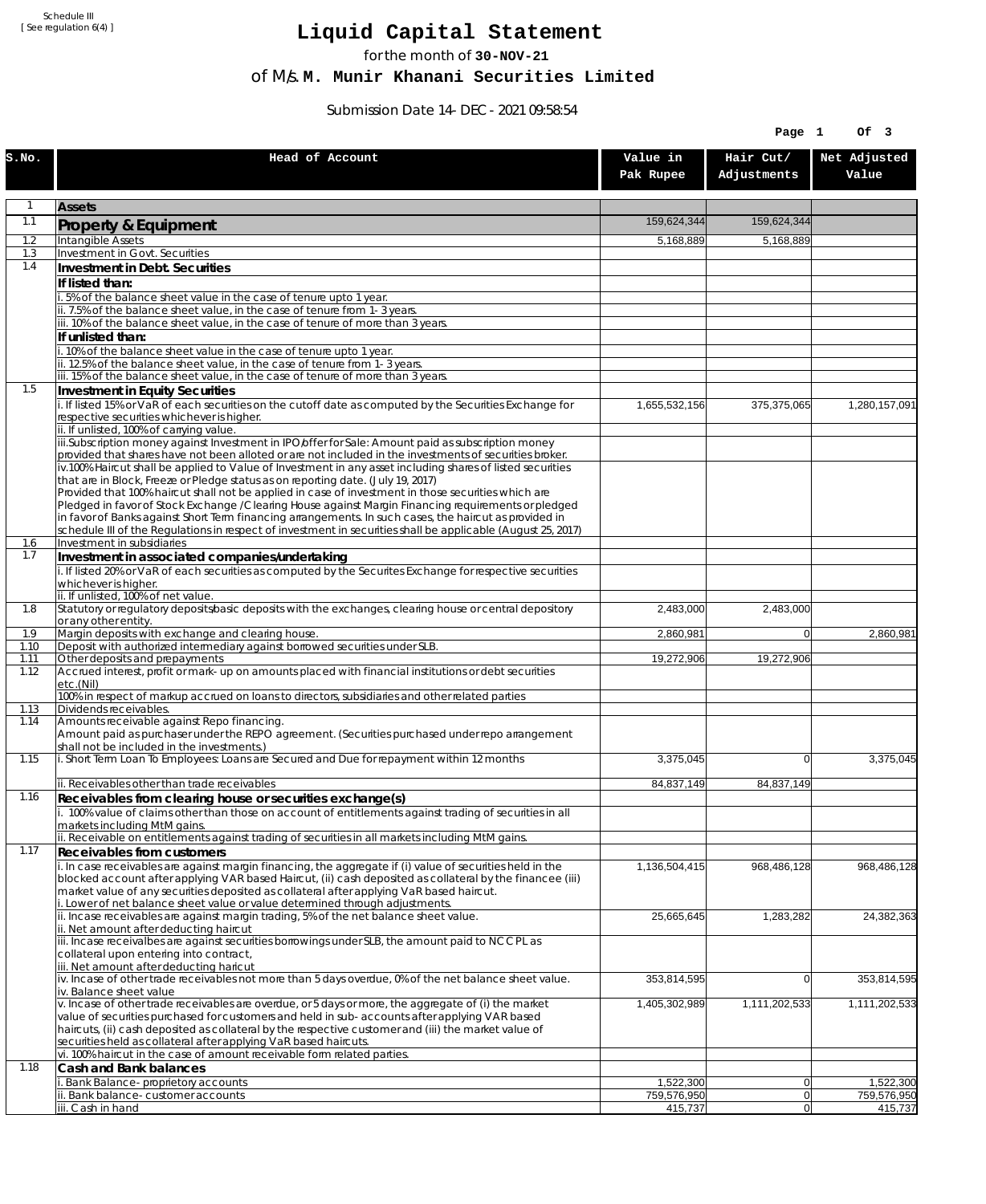Schedule III [ See regulation 6(4) ]

## **Liquid Capital Statement**

for the month of **30-NOV-21**

of M/s. **M. Munir Khanani Securities Limited**

Submission Date 14-DEC-2021 09:58:54

|                |                                                                                                                                                                                                                                                                                                                                                                                                                                                                                                                                                                                                                                                                                                                             |                       | Page 2                   | OF <sub>3</sub>       |
|----------------|-----------------------------------------------------------------------------------------------------------------------------------------------------------------------------------------------------------------------------------------------------------------------------------------------------------------------------------------------------------------------------------------------------------------------------------------------------------------------------------------------------------------------------------------------------------------------------------------------------------------------------------------------------------------------------------------------------------------------------|-----------------------|--------------------------|-----------------------|
| S.NO.          | Head of Account                                                                                                                                                                                                                                                                                                                                                                                                                                                                                                                                                                                                                                                                                                             | Value in<br>Pak Rupee | Hair Cut/<br>Adjustments | Net Adjusted<br>Value |
| 1.19           | <b>Total Assets</b>                                                                                                                                                                                                                                                                                                                                                                                                                                                                                                                                                                                                                                                                                                         | 5,615,957,101         | 2,727,733,296            | 4,505,793,723         |
| $\overline{2}$ | Liabilities                                                                                                                                                                                                                                                                                                                                                                                                                                                                                                                                                                                                                                                                                                                 |                       |                          |                       |
| 2.1            | Trade Payables                                                                                                                                                                                                                                                                                                                                                                                                                                                                                                                                                                                                                                                                                                              |                       |                          |                       |
|                | Payable to exchanges and clearing house<br>ii. Payable against leveraged market products                                                                                                                                                                                                                                                                                                                                                                                                                                                                                                                                                                                                                                    |                       |                          |                       |
|                | iii. Payable to customers                                                                                                                                                                                                                                                                                                                                                                                                                                                                                                                                                                                                                                                                                                   | 757,773,206           | $\overline{0}$           | 757,773,206           |
| 2.2            | <b>Current Liabilities</b>                                                                                                                                                                                                                                                                                                                                                                                                                                                                                                                                                                                                                                                                                                  |                       |                          |                       |
|                | . Statutory and regulatory dues<br>ii. Accruals and other payables                                                                                                                                                                                                                                                                                                                                                                                                                                                                                                                                                                                                                                                          | 247,544,133           | $\mathbf{0}$             | 247,544,133           |
|                | iii. Short-term borrowings                                                                                                                                                                                                                                                                                                                                                                                                                                                                                                                                                                                                                                                                                                  | 1,734,670,266         | $\mathbf{0}$             | 1,734,670,266         |
|                | iv. Current portion of subordinated loans<br>v. Current portion of long term liabilities                                                                                                                                                                                                                                                                                                                                                                                                                                                                                                                                                                                                                                    |                       |                          |                       |
|                | vi. Deferred Liabilities                                                                                                                                                                                                                                                                                                                                                                                                                                                                                                                                                                                                                                                                                                    | 2,883,391             | 0                        | 2,883,391             |
|                | vii. Provision for bad debts                                                                                                                                                                                                                                                                                                                                                                                                                                                                                                                                                                                                                                                                                                | 40,426,767            | 0                        | 40,426,767            |
|                | viii. Provision for taxation<br>ix. Other liabilities as per accounting principles and included in the financial statements                                                                                                                                                                                                                                                                                                                                                                                                                                                                                                                                                                                                 | 9,232,118             | $\overline{0}$           | 9,232,118             |
| 2.3            | Non-Current Liabilities                                                                                                                                                                                                                                                                                                                                                                                                                                                                                                                                                                                                                                                                                                     |                       |                          |                       |
|                | i. Long-Term financing<br>a. Long-Term financing obtained from financial instituion: Long term portion of financing obtained from                                                                                                                                                                                                                                                                                                                                                                                                                                                                                                                                                                                           |                       |                          |                       |
|                | a financial institution including amount due against finance lease                                                                                                                                                                                                                                                                                                                                                                                                                                                                                                                                                                                                                                                          |                       |                          |                       |
|                | b. Other long-term financing<br>ii. Staff retirement benefits                                                                                                                                                                                                                                                                                                                                                                                                                                                                                                                                                                                                                                                               |                       |                          |                       |
|                | iii. Advance against shares for Increase in Capital of Securities broker: 100% haircut may be allowed in<br>respect of advance against shares if:                                                                                                                                                                                                                                                                                                                                                                                                                                                                                                                                                                           |                       |                          |                       |
|                | a. The existing authorized share capital allows the proposed enhanced share capital<br>b. Boad of Directors of the company has approved the increase in capital                                                                                                                                                                                                                                                                                                                                                                                                                                                                                                                                                             |                       |                          |                       |
|                | c. Relevant Regulatory approvals have been obtained<br>d. There is no unreasonable delay in issue of shares against advance and all regulatory requirements<br>relating to the increase in paid up capital have been completed.                                                                                                                                                                                                                                                                                                                                                                                                                                                                                             |                       |                          |                       |
|                | e. Auditor is satisfied that such advance is against the increase of capital.                                                                                                                                                                                                                                                                                                                                                                                                                                                                                                                                                                                                                                               |                       |                          |                       |
| 2.4            | iv. Other liabilities as per accounting principles and included in the financial statements<br>Subordinated Loans                                                                                                                                                                                                                                                                                                                                                                                                                                                                                                                                                                                                           |                       |                          |                       |
|                | . 100% of Subordinated loans which fulfill the conditions specified by SECP are allowed to be deducted:<br>The Schedule III provides that 100% haircut will be allowed against subordinated Loans which fulfill the<br>conditions specified by SECP. In this regard, following conditions are specified:<br>a. Loan agreement must be executed on stamp paper and must clearly reflect the amount to be repaid<br>after 12 months of reporting period<br>b. No haircut will be allowed against short term portion which is repayable within next 12 months.<br>c. In case of early repayment of loan, adjustment shall be made to the Liquid Capital and revised Liquid<br>Capital statement must be submitted to exchange. |                       |                          |                       |
|                | ii. Subordinated loans which do not fulfill the conditions specified by SECP                                                                                                                                                                                                                                                                                                                                                                                                                                                                                                                                                                                                                                                |                       |                          |                       |
| 2.5            | <b>Total Liabilites</b>                                                                                                                                                                                                                                                                                                                                                                                                                                                                                                                                                                                                                                                                                                     | 2,792,529,881         | 0                        | 2,792,529,881         |
| 3              | Ranking Liabilities Relating to:                                                                                                                                                                                                                                                                                                                                                                                                                                                                                                                                                                                                                                                                                            |                       |                          |                       |
| 3.1            | Concentration in Margin Financing                                                                                                                                                                                                                                                                                                                                                                                                                                                                                                                                                                                                                                                                                           |                       |                          |                       |
|                | The amount calculated client-to- client basis by which any amount receivable from any of the<br>financees exceed 10% of the aggregate of amounts receivable from total financees.                                                                                                                                                                                                                                                                                                                                                                                                                                                                                                                                           |                       |                          |                       |
| 3.2            | Concentration in securites lending and borrowing                                                                                                                                                                                                                                                                                                                                                                                                                                                                                                                                                                                                                                                                            |                       |                          |                       |
|                | The amount by which the aggregate of:                                                                                                                                                                                                                                                                                                                                                                                                                                                                                                                                                                                                                                                                                       |                       |                          |                       |
|                | (i) Amount deposited by the borrower with NCCPL<br>(Ii) Cash margins paid and<br>(iii) The market value of securities pledged as margins exceed the 110% of the market value of shares                                                                                                                                                                                                                                                                                                                                                                                                                                                                                                                                      |                       |                          |                       |
|                | borrowed                                                                                                                                                                                                                                                                                                                                                                                                                                                                                                                                                                                                                                                                                                                    |                       |                          |                       |
| 3.3            | Net underwriting Commitments<br>(a) in the case of right issuse : if the market value of securites is less than or equal to the subscription                                                                                                                                                                                                                                                                                                                                                                                                                                                                                                                                                                                |                       |                          |                       |
|                | price; the aggregate of:                                                                                                                                                                                                                                                                                                                                                                                                                                                                                                                                                                                                                                                                                                    |                       |                          |                       |
|                | (i) the 50% of Haircut multiplied by the underwriting commitments and<br>(ii) the value by which the underwriting commitments exceeds the market price of the securities.<br>In the case of rights issuse where the market price of securities is greater than the subscription price, 5% of                                                                                                                                                                                                                                                                                                                                                                                                                                |                       |                          |                       |
|                | the Haircut multiplied by the net underwriting<br>(b) in any other case: 12.5% of the net underwriting commitments                                                                                                                                                                                                                                                                                                                                                                                                                                                                                                                                                                                                          |                       |                          |                       |
| 3.4            | Negative equity of subsidiary                                                                                                                                                                                                                                                                                                                                                                                                                                                                                                                                                                                                                                                                                               |                       |                          |                       |
|                | The amount by which the total assets of the subsidiary (excluding any amount due from the subsidiary)<br>exceed the total liabilities of the subsidiary                                                                                                                                                                                                                                                                                                                                                                                                                                                                                                                                                                     |                       |                          |                       |
| 3.5            | Foreign exchange agreements and foreign currency positions<br>5% of the net position in foreign currency. Net position in foreign currency means the difference of total                                                                                                                                                                                                                                                                                                                                                                                                                                                                                                                                                    |                       |                          |                       |
| 3.6            | assets denominated in foreign cuurency less total liabilities denominated in foreign currency<br>Amount Payable under REPO                                                                                                                                                                                                                                                                                                                                                                                                                                                                                                                                                                                                  |                       |                          |                       |
| 3.7            | Repo adjustment                                                                                                                                                                                                                                                                                                                                                                                                                                                                                                                                                                                                                                                                                                             |                       |                          |                       |